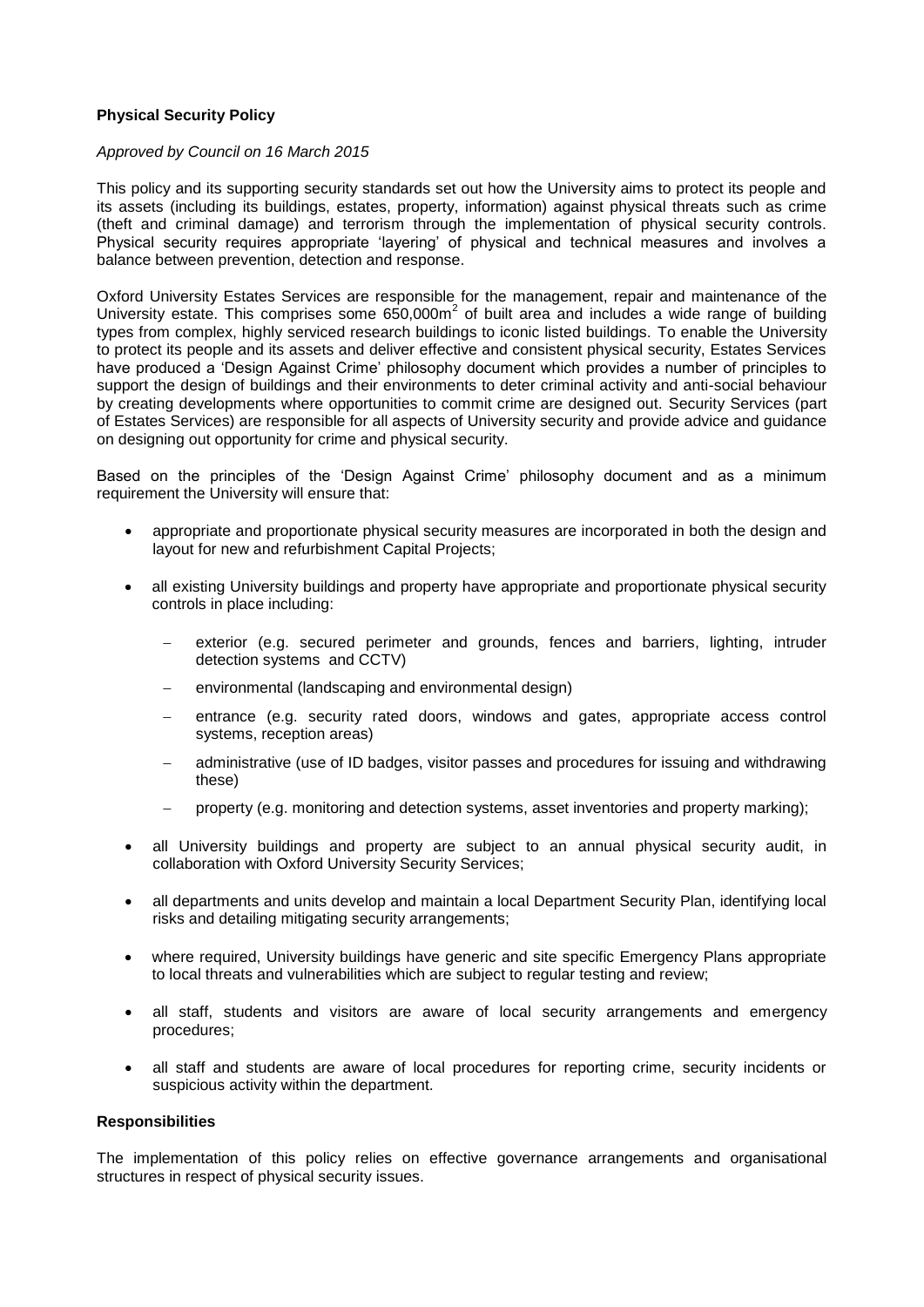**The University's Security Subcommittee (SSC)** is responsible for strategic oversight of physical security threats and ensuring that the University has mechanisms in place to implement the physical security measures necessary to mitigate those threats.

**Oxford University Security Services (OUSS)** is responsible for developing, implementing and maintaining the University's physical security policy and supporting security standards. OUSS is committed to:

- developing regular Strategic Assessments that set out the physical security threats across the University together with a supporting threat control plan that defines the activities that will be carried out to mitigate those threats;
- reviewing all reported crimes or security incidents across the University so that trends and risks can be analysed, to inform the development of preventative measures or the revision of security policies and procedures;
- investigating security incidents or breaches in a fair, objective and professional manner to ensure that those responsible for such incidents are held to account for their actions and that the causes of such incidents or breaches are fed into prevention work to minimise any reoccurrence;
- actively providing advice, guidance and support to departments in the preparation and maintenance of local physical security plans and in undertaking annual physical security audits to ensure that local security arrangements remain appropriate, effective and proportionate;
- providing physical and personal security training and briefings to staff, students and visitors as required; and
- maintaining and developing partnerships with other security providers, contributing to local crime reduction and community safety initiatives.

**Heads of Divisions** are responsible for the oversight of physical security arrangements for departments within their division in order to ensure that they are functioning in accordance with the University's policies.

**Heads of departments and institutions, and faculty board chairs**, are responsible for the effective implementation of this physical security policy, supporting policies and security standards at a local level. They are responsible for identifying the department's physical assets, understanding its vulnerabilities to physical threats and assigning an appropriate level of physical security to mitigate the risks identified, in consultation with and with guidance and support from OUSS.

**All staff and students** are personally responsible for familiarising themselves with, and complying with, local security arrangements, local emergency procedures and local procedures for reporting crime, security incidents or suspicious activity within the department. In particular, staff and students must:

- be aware of potential tailgaters when entering and leaving University premises;
- take care of personal possessions and ensure they are kept securely;
- lock sensitive material away and lock PC screens when away from desks;
- report faulty doors/access systems in accordance with local procedures;
- keep offices as clear as possible so that buildings can be evacuated quickly and, in the event of a security alert, it is easier to spot suspect items.

## **Further guidance**

The University's Security Subcommittee (SSC) has approved a series of physical security standards to provide staff and students with clear procedural requirements and guidance on specific physical security controls. These standards are available on the OUSS website. OUSS has also developed a suite of templates, including a template Department Security Plan, which can be tailored to suit an individual department's particular circumstances.

**Oxford University Security Services -** <http://www.admin.ox.ac.uk/ouss/>

Emergency (24 hours) (0)1865 (2) 89999